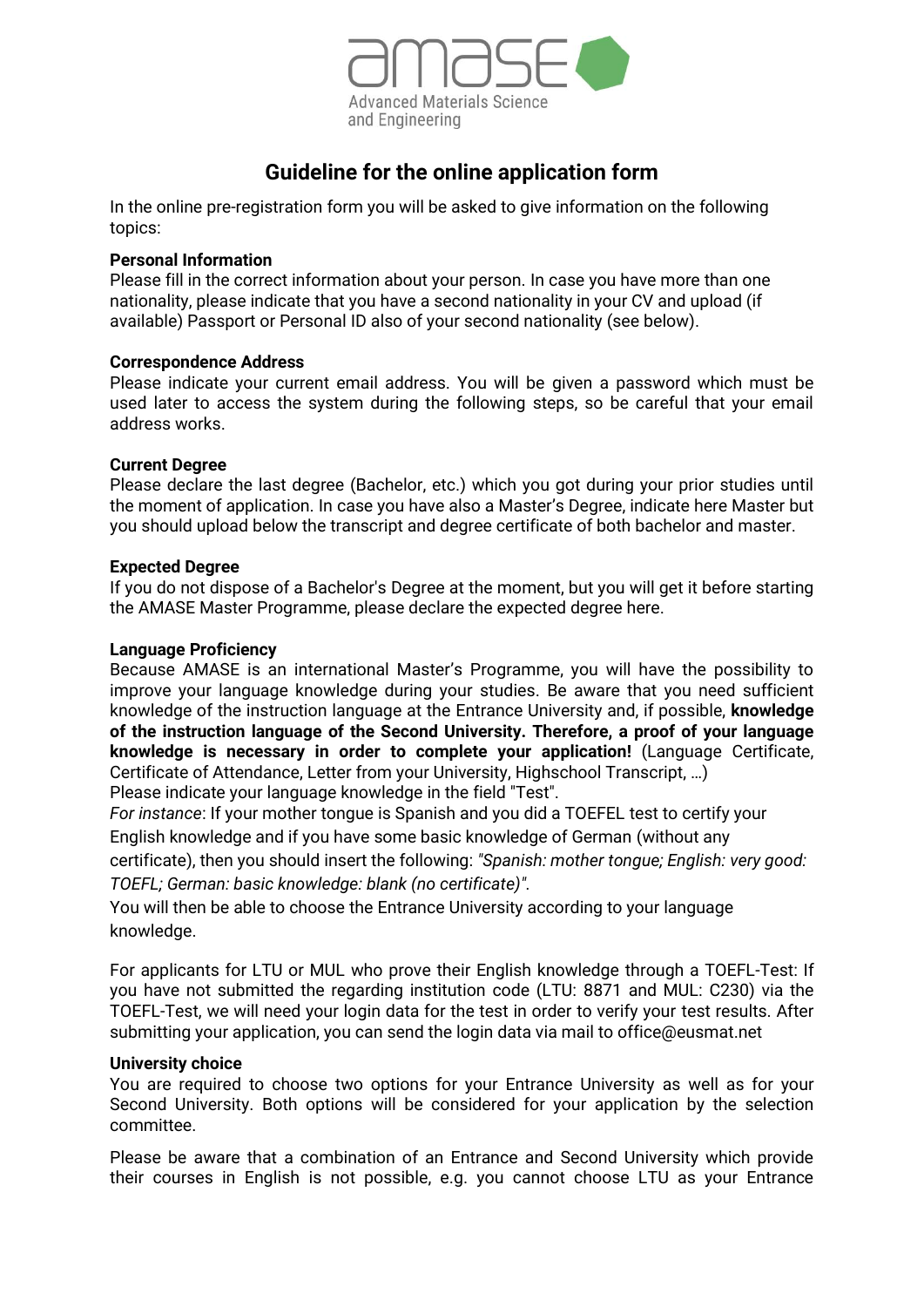

University and MUL or UNIPD as your Second University. It is mandatory that you study in two languages of the Consortium.

Please take the different application deadlines into account while applying. If you choose LTU as your Entrance University you will have to submit your application until January 15, while the other Universities of our Consortium accept applications until February 15 when applying for Erasmus Mundus scholarships.

#### **Referees for your recommendation letters**

In order to complete your application, you also need two letters of recommendation. Therefore, please name two persons who are willing to provide academic and/or professional references, including their data and specially their e-mail addresses (make sure to double-check that the e-mails work and are correctly written). They will be automatically contacted by e-mail by us to upload the Letter of Recommendation for you. The referees will have to upload their recommendation letters as a pdf-file. For applicants from third countries with an existing AMASE partnership, the opinions of the partner professors are welcome. The recommendation letters do not require a specific format, but they must be written in English or in the language of the selected Entrance University.

\*Unfortunately, we have been having problems with **Gmail** addresses where the referees do not receive the mails from our system. Please make sure to use a different email address to avoid further inconveniences.

**Check once again that you have completed the whole pre-registration form and then click "Submit". You will be given a password which you should use to access the "Upload Files" interface.**

## **Documents to be uploaded:**

Please add the following documents to your application as **pdf-files**:

• **Last Academic Certificate**

If you have both a BSc. and a MSc. degree, please upload both here in the same pdf document or upload your BSc. degree here and your MSc. in "other documents" (see below)

For LTU and MUL: If you come from Pakistan, your degree must show an HEC stamp. Please read our [special regulations](http://www.uni-saarland.de/einrichtung/eusmat/international-studies/master/amase/application/requirements/important-information-for-applicants-from-china-pakistan-nigeria-ethiopia-and-ghana.html) to receive more information!

**If you will not have finished your studies** within our application deadline and you selected "expected degree", in this section, you must submit an official document stating that you are a currently enrolled student and participating in your last year of studies. The document must be issued through and signed by a **representative of the Academic Registrar's Office**, the Examinations Office or equivalent. Signatures from other staff members, such as teachers/professors, will not be accepted. Please do NOT upload your high school diploma.

## • **Transcript of Records**

Full Academic Transcript: A certificate of your Bachelor's degree and/or other previous studies indicating courses and examinations (if necessary, add an explanation of the grades showing what the highest and lowest scores are).

Academic Documents - special regulations for the Entrance Universities: